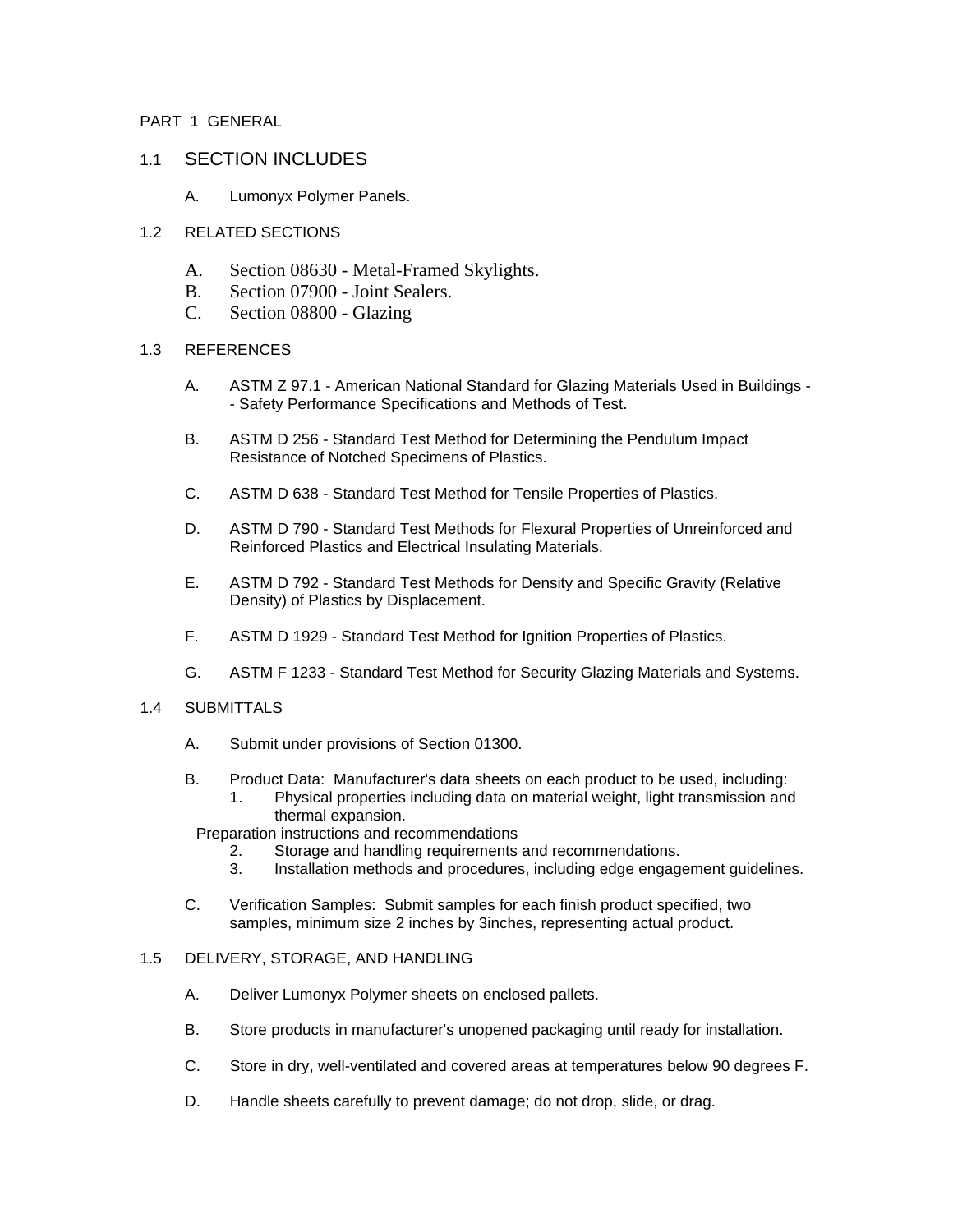### 1.6 PROJECT CONDITIONS

A. Maintain environmental conditions (temperature, humidity, and ventilation) within limits recommended by manufacturer for optimum results. Do not install products under environmental conditions outside manufacturer's absolute limits.

## 1.7 WARRANTY

A. Provide Lumonyx Polymer sheets' manufacturer's written warranty covering breakage.

## PART 2 PRODUCTS

## 2.1 MANUFACTURERS

- A. Provide products manufactured by Lumonyx, Inc. 4400 Oneal Street, Greenville, TX 75401 Tel (903) 454-0904 Fax (903) 454-3642 info@lumonyx.com www.lumonyx.com
- B. Substitutions are not allowed.

# 2.2 LUMONYX POLYMER SHEET

- A. Lumonyx Polymer Sheet General: Comply with properties as follows:
	- 1. Specific gravity: 1.2, per ASTM D 792.
	- 2. Self ignition temperature: 1040 degrees F, per ASTM D 1929.
	- 3. Flash ignition temperature: 800 degrees F, per ASTM D 1929.
	- 4. Thickness: \_\_\_\_\_\_\_
	- 5. Color: \_\_\_\_\_\_\_\_

# PART 3 EXECUTION

- 3.1 EXAMINATION
	- A. Inspect pallets upon delivery for evidence of damage.
	- B. Inspect and verify that openings are correct size and conform to recommendations of the Lumonyx Polymer sheet manufacturer.
- 3.2 PREPARATION
	- A. Prepare surfaces using the methods recommended by the manufacturer for achieving the best result for the substrate under the project conditions.
	- B. Immediately prior to installation, expose glazing edges of plastic sheet by peeling back factory-applied protective masking to a dimension sufficient for edge engagement.
- 3.3 INSTALLATION